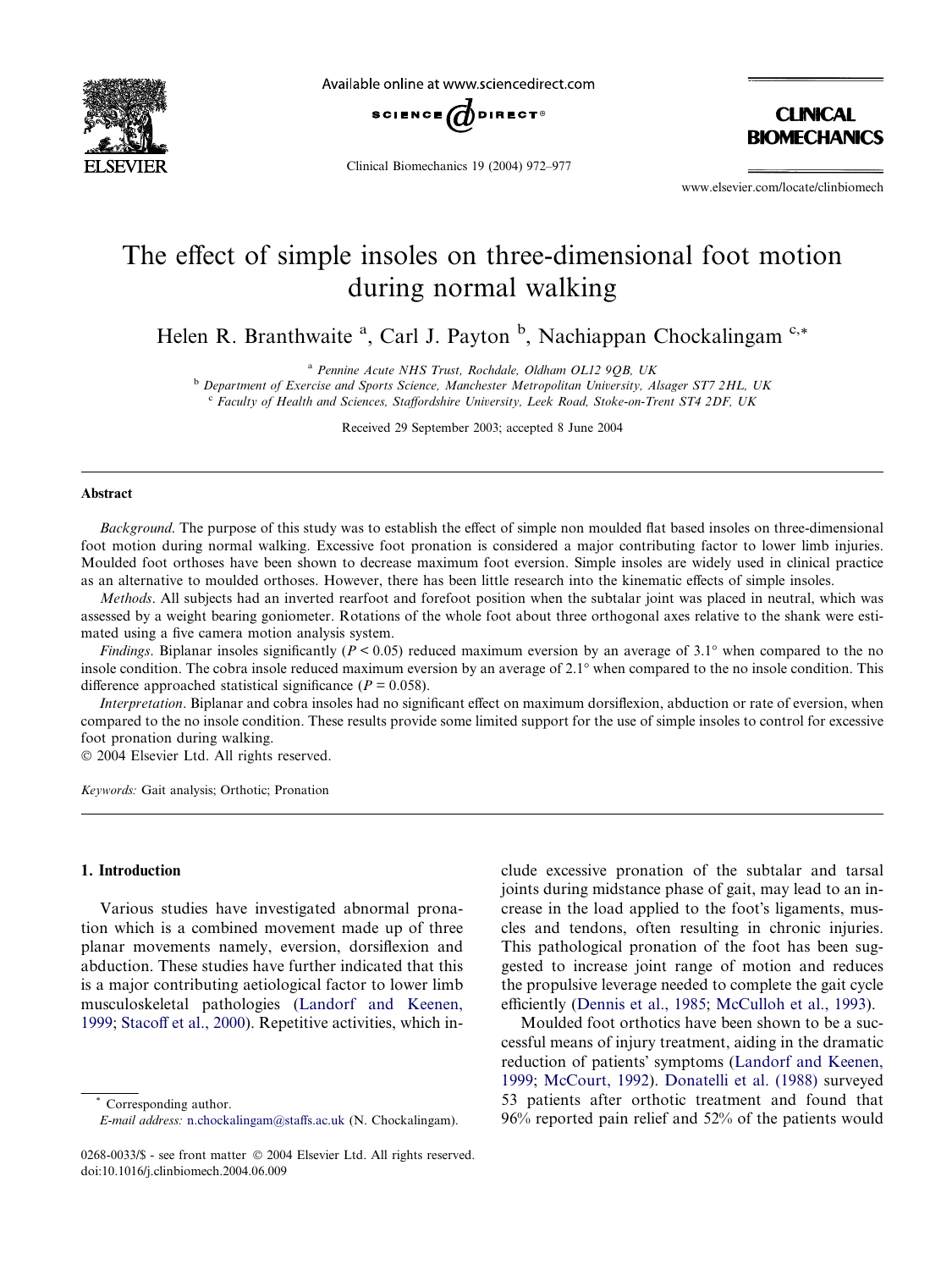<span id="page-1-0"></span>not leave the house without the devices in their shoes. Furthermore, [Mundermann et al. \(2003\)](#page-5-0) highlight that the comfort of orthosis is a clear factor in the success of a device. [Cavangh and Christopher \(1989\)](#page-5-0) reported that from a group of 96 injured runners, 64 gained relief of symptoms after receiving moulded orthotics.

Three-dimensional motion analysis has allowed the foot to be assessed in each plane of motion. Research using three-dimensional analysis has shown that moulded orthotics affect the rearfoot by significantly reducing maximum pronation angle and the total period of pronation [\(McCulloh et al., 1993;](#page-5-0) [Nawoczenski et al.,](#page-5-0) [1995](#page-5-0); [Stacoff et al., 2000](#page-5-0)). [Nigg et al. \(1998\)](#page-5-0) found that medially posted moulded orthotics had a negligible effect on rearfoot motion during running. However, they had a significant effect on internal rotation of the tibia, reducing the total range of motion by a mean of 31%. This effect of orthotics on tibial rotation has been reported in other research studies [\(Nawoczenski et al.,](#page-5-0) [1995](#page-5-0); [Nigg et al., 1999](#page-5-0); [Stacoff et al., 2000](#page-5-0)) suggesting that orthotics can have significant effects at other lower limb joints proximal to the foot.

Moulded orthotics are expensive and time consuming to produce as the construction of the device involves several manufacturing stages to provide the prescription. They can also be difficult to fit into footwear due to the bulk of the material [\(Chapman, 1999](#page-5-0); [McCourt,](#page-5-0) [1990](#page-5-0); [Stell and Buckley, 1998\)](#page-5-0). A simple insole, flat non moulded device, (Fig. 1) is an alternative therapy to moulded orthotics. They are often chosen by practitioners to provide patients with immediate treatment; the simple insole being manufactured at the patient's initial consultation. Additionally, simple insoles can be used to provide treatment in footwear that has restricted room, such as specialised sports shoes. It was estimated by [McCourt \(1990\)](#page-5-0) that simple insoles were 2.5 times cheaper than moulded orthotics to produce and could be manufactured in a third of the time. This enables clinicians to manufacture the devices in the work place and utilise the insoles as a preliminary indicator of assessment accuracy [\(Chapman, 1999](#page-5-0)).

There are a number of corrective simple insoles that can be prescribed. The base material is frequently made from texon/regen (Texon Intl., Middlesbrough, UK) fibreboard and Ethyl Vinyl Acetate (EVA) is used as a posting material. The aim of a corrective device is to reduce the effects of abnormal pronation by influencing foot function. Biplanar wedges are commonly referred to as medial wedges and theoretically tilt the calcaneus in the frontal and sagittal planes, to limit eversion and dorsiflexion, respectively. It has been suggested that the inclination of the applied wedge corresponds to the clinical assessment of the patient's subtalar joint axis ([Kirby, 1989](#page-5-0)). [Stell and Buckley \(1998\)](#page-5-0) used two-dimensional video analysis to compare this type of insole to bespoke moulded orthotics and found that the simple insole was as successful in controlling subtalar joint pronation as the orthotic, during treadmill running. However, the results of this study should be treated with some caution as the motion of the foot was masked by

Cobra pads are the closest relations to moulded orthotics as they incorporate an arch profile and heel cup. [Clarke and Fredrick \(1983\)](#page-5-0) described the effects of the pad as supporting the arch and controlling the motion of the calcaneus, by incorporating a medial post and a dome in the arch profile. The highest point of this insole is positioned under the sustamtaculum tali, an anatomical landmark on the talus, which has been suggested to be the most effective anatomical position to limit subtalar joint movement if supported ([Nigg](#page-5-0) [et al., 1999](#page-5-0)). Cobra insoles were originally designed for the treatment of female patients wearing court shoes so that minimal material was added to the footwear.

There has only been minimal research to support the kinematic effects of simple corrective insoles on rearfoot motion, despite them being widely used for patient care. The purpose of this study therefore was to establish the effect of two specifically selected simple insoles on threedimensional foot motion during normal walking.

#### 2. Methods

#### 2.1. Participants

a training shoe.

Nine active males aged 19–35 years (mean 27 years), body mass 70–87 kg (mean 77.5 kg) volunteered to participate in this study and gave written informed consent prior to any testing. Ethical approval was obtained from the Manchester Metropolitan University ethics committee.

All participants had an inverted whole foot position when the subtalar joint was placed in neutral. This was assessed using a Dynastat weight bearing goniometer (Dynastat, Stafford, UK). Neutral was defined Fig. 1. Insole designs: Texon base with EVA posting material. as the most congruent articulation of the talus on the



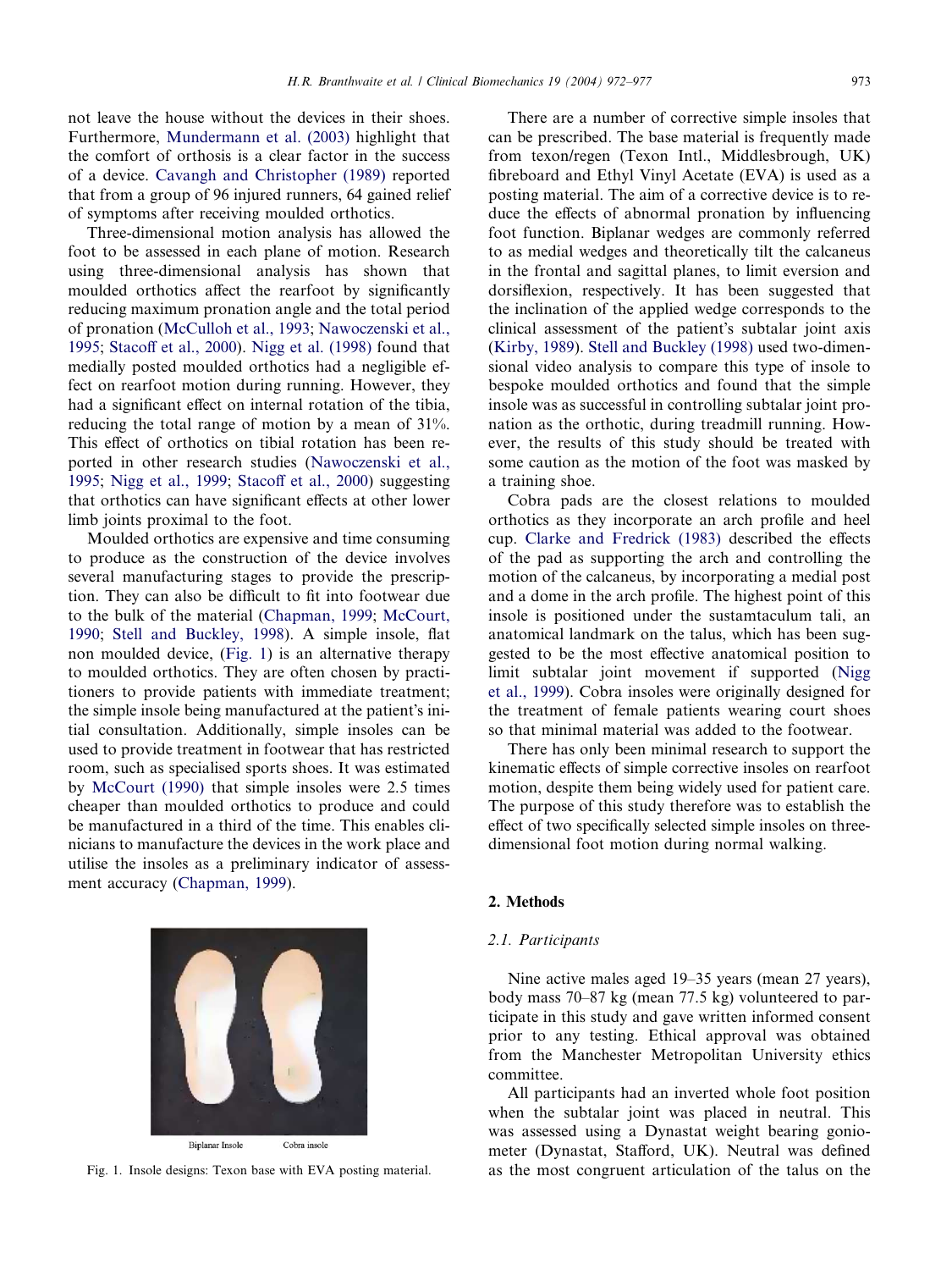calcaneus where neither talar head could be palpated clinically [\(Sell et al., 1994](#page-5-0)). No participants had received any previous podiatric orthotic therapy. Exclusion from the study occurred if the whole foot was not inverted in a subtalar joint neutral position, if the subtalar joint axis was positioned medially to the plantar weight bearing area of the foot, as described by [Kirby \(1989\),](#page-5-0) or if the navicular drop was less than 10mm. [\(McPoil and](#page-5-0) [Cornwall, 1999](#page-5-0)). Any physical or neurological lower limb abnormalities also excluded participation.

#### 2.2. Insole design

Two simple insoles (i) biplanar and (ii) cobra were manufactured for each participant [\(Fig. 1\)](#page-1-0). The insoles were made from a standard template sizing system in Texon; posting was made from EVA shore A60. A digital biometer was used to ensure that the posting was accurately manufactured to the correct angle measured from the participant's clinical assessment. Adjustable trekking sandals were used as footwear and insoles were securely fixed on the inside of the sandal using Velcro (Fig. 2).

## 2.3. Data collection

Each participant wore swimming trunks so that the leg was visible for marker allocation. Reflective markers were placed on a total of six landmarks on the left limb; three markers on the foot and three on the shank. The markers were used to define a right-handed local coordinate system for each segment. These were labelled the foot coordinate system (FCS) and the shank coordinate system (SCS), as shown in Fig. 3.

The movement of the limb markers were tracked using five infra red cameras (Motion Analysis Corpora-





Fig. 3. Landmarks on the left limb to define a SCS and FCS whilst the foot is placed in neutral on the Dynastat.

tion, Santa Rosa, CA, USA) sampling at 120 Hz, during normal walking. Each camera was focused on a volume that had been calibrated statically and dynamically for three-dimensional analysis using a standardised 1  $m<sup>3</sup>$ calibration frame and a 1 m wand. A force platform sampling at 480 Hz (AMTI Inc., Watertown, MA, USA) was incorporated into the data collection area and synchronised with the motion analysis system to accurately identify when heel strike occurred.

A neutral trial, for each participant, was recorded by the five cameras to establish neutral joint angles (Fig. 3). This involved the participant standing motionless on the Dynastat goniometer in their measured subtalar joint neutral position, with their knee in full extension and lower limb vertical. Each participant was then given time to become familiarised with the footwear and was allowed a number of walking trials prior to data collection. Data were collected for three test conditions: sandal only, sandal and biplanar insole, sandal and cobra insole. Five trials, one foot contact on the force platform, were performed under each condition at the participant's normal walking speed. A valid trial consisted of the participant striking their heel on the force platform without visually altering their gait.

# 2.4. Data processing

The three-dimensional coordinates of the nine limb markers were smoothed using a Butterworth filter with a cut off frequency of 7 Hz. All joint angles during the gait cycle were calculated and expressed relative to the joint angles measured in the neutral trial. Joint coordinate system (JCS) angles were calculated for the foot and knee (Kintrak 6.0). All foot angles were expressed relative to the SCS. Inversion/Eversion of the foot was Fig. 2. Trekking sandal with adjustable velcro fastening. defined as rotation of the FCS about its long axis,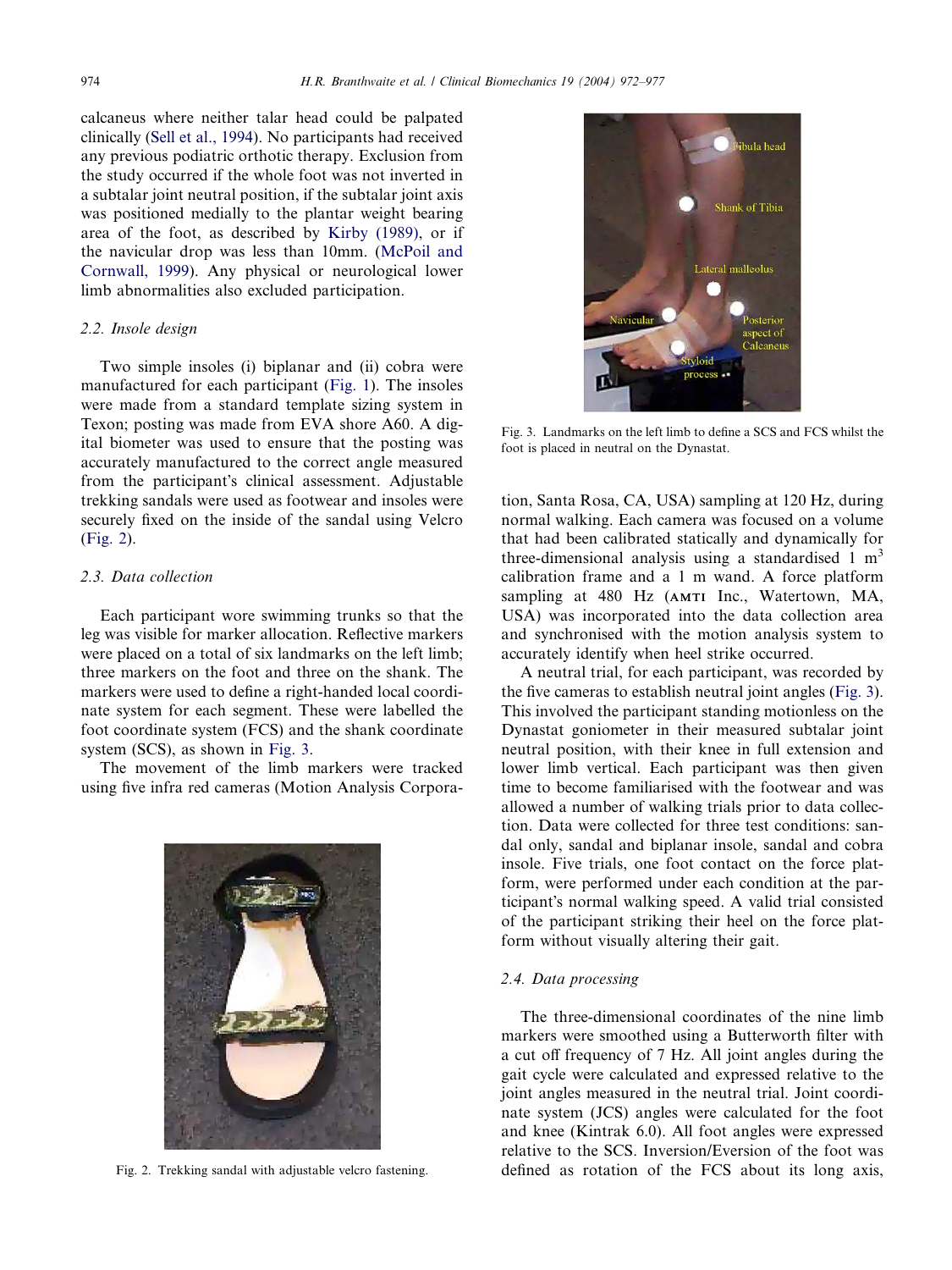plantar flexion/dorsiflexion of the foot was rotation of the FCS about its sagittal axis and adduction/abduction was rotation of the FCS about its transverse axis.

## 2.5. Definition of variables

The following four dependent variables were obtained from the JCS angles for each participant performing five walking trials in each of the three insole conditions:

- Maximum dorsiflexion angle  $(°)$ —the maximum dorsiflexion angle of the foot during ground contact.
- *Maximum eversion angle*  $(\degree)$ —the maximum eversion angle of the foot during ground contact.
- Maximum abduction angle  $(°)$ —the maximum abduction angle of the foot during ground contact.
- Maximum eversion velocity  $({}^{\circ}S^{-1})$ —the maximum rate of change of the eversion angle as a function of time.

#### 2.6. Statistical analysis

All statistics were computed using SPSS version 10.0 for Windows. Four one-way ANOVAs for repeated measures were used to test for differences between the three insole conditions. The level for statistical significance was set at  $P < 0.05$ .

Examination of the variances for each of the dependent variables showed that F-max was always less than 3. Therefore, the assumption of homogeneity of variance was not violated. The assumption of Sphericity was assessed using Mauchly's test. The value for Mauchly was 0.595 and was not significant ( $P = 0.163$ ). Where a significant difference was found, the Bonferroni post hoc test was used to identify where the difference lay.

## 3. Results

This section presents the mean data from the nine participants obtained for the three insole conditions. Each value reported therefore represents the mean of 45 measurements. Fig. 4 illustrates the maximum eversion angles exhibited by the participants under the three conditions.

All nine participants exhibited less eversion when walking with biplanar insoles, compared to walking without insoles. Biplanar insoles reduced maximum eversion by an average of  $3.1^{\circ}$  (range  $0.1-5.0^{\circ}$ ) when compared to the no insole condition. Post hoc analysis revealed that this reduction was statistically significant  $(P < 0.05)$ , and a moderate effects size of 0.62 was obtained. Eight of the nine participants displayed less eversion when walking with cobra insoles, compared to



Fig. 4. Maximum eversion angle for the left foot of each subject during walking under the three insole conditions.

walking without insoles. The cobra insole reduced maximum eversion by an average of  $2.1^\circ$  when compared to the no insole condition. Although this result was not statistically significant ( $P = 0.058$ ), only a small to moderate Effects Size of 0.46 was found. No significant difference was found between the biplanar and cobra insole conditions.

The biplanar and cobra insoles had no significant effect on maximum dorsiflexion or maximum abduction, as illustrated by Figs. 5 and 6, respectively. There was less than a  $1.0^{\circ}$  difference between the mean values for the three insole conditions, for both of these variables. No single participant exhibited more than a  $2^{\circ}$  difference in his maximum dorsiflexion, or a  $1.5^{\circ}$  difference in maximum abduction, across the three insole conditions.

When walking without an insole, the participants had a maximum eversion velocity of 95  $\degree s^{-1}$  (SD 12 $\degree s^{-1}$ ) This eversion velocity did not change significantly when



Fig. 5. Maximum dorsi flexion angle for the left foot of each subject during walking under the three insole conditions.



Fig. 6. Maximum abduction angle for the left foot of each subject during walking under the three insole conditions.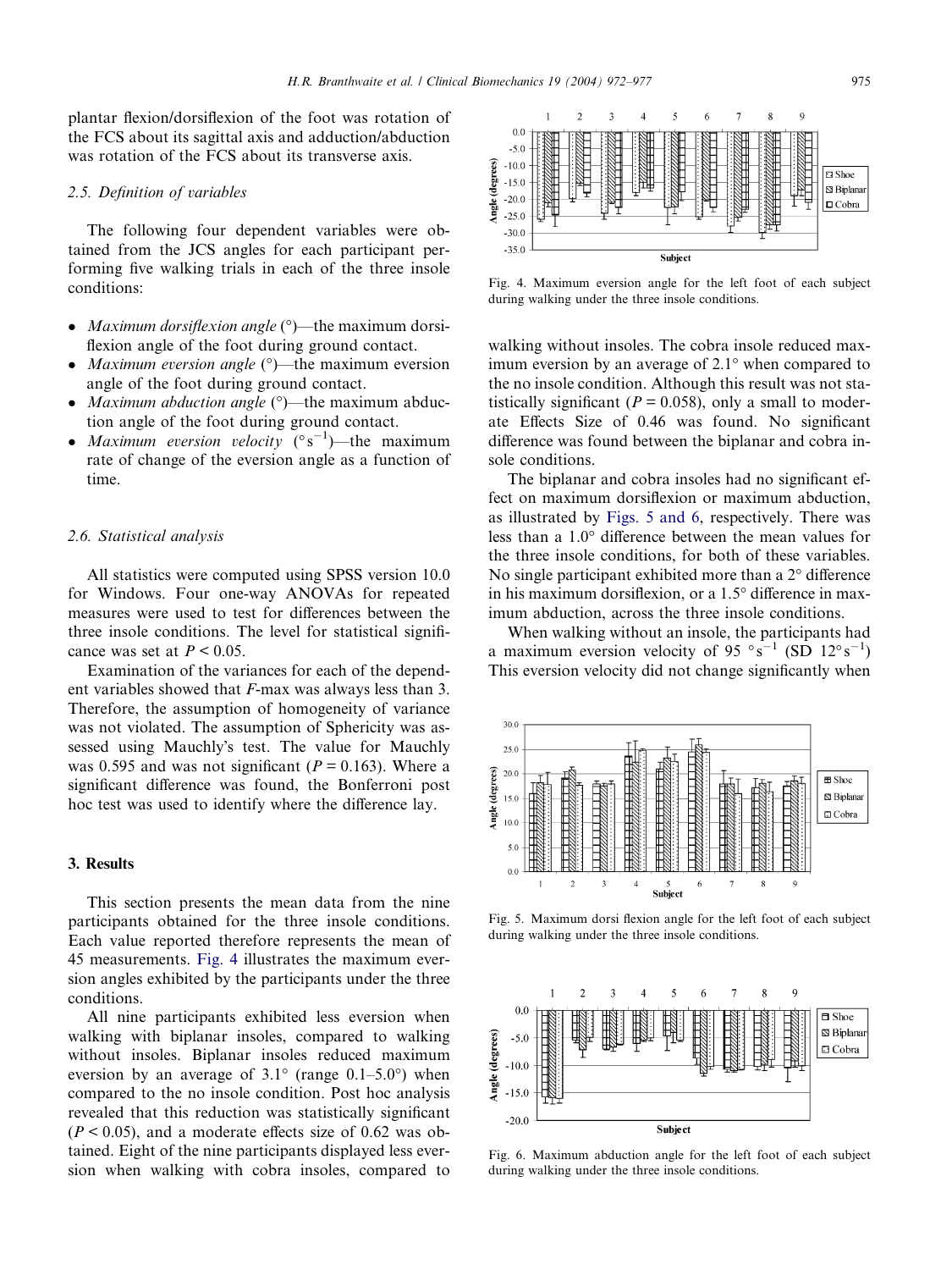

Fig. 7. Maximum eversion velocity (mean ± standard deviation) for the left foot during walking under the three insole conditions.

they used either a biplanar (91 (SD 22) $\degree$ s<sup>-1</sup>) or a cobra  $(100 (SD 15)° s^{-1})$  insole (Fig. 7).

## 4. Discussion

The results indicate a significant reduction in eversion whilst using a biplanar simple insole, but no significance from using a cobra equivalent insole. Since, inversion/ eversion of the foot has been highlighted as the greatest component of supination/pronation ([McCulloh et al.,](#page-5-0) [1993\)](#page-5-0), a reduction in eversion could be directly linked to a reduction in pronation. ([Blake and Ferguson,](#page-5-0) [1993;](#page-5-0) [Landorf and Keenen, 1999;](#page-5-0) [Stacoff et al., 2000\)](#page-5-0).

The results of this study conform with previous studies on maximal eversion angle ([McCulloh et al., 1993](#page-5-0); [Nigg et al., 1998](#page-5-0)) which have indicated a reduction of  $3-4^{\circ}$  in maximum eversion with the use of medial wedges. Although [Nigg et al. \(1998\)](#page-5-0) questioned the relevance of a  $3-4^{\circ}$  change in eversion angle, the results of this study show that the eversion angle is the only significant change made by medial-wedged insoles. Patient's symptoms have been shown to improve with the use of such devices ([McCourt, 1990](#page-5-0); [McCourt, 1992\)](#page-5-0) and although it is clear that there are other major factors that influence the success of insole treatment ([Munder](#page-5-0)[mann et al., 2003](#page-5-0)) this small angle change observed in this study could be a contributing factor.

The failure of the dorsiflexion angle results to differentiate between conditions suggests that dorsiflexion angle is not a substantial component in pronation that is influenced by antipronatory devices. However, dorsiflexion of the foot occurs mainly at the ankle joint, although motion can also be seen at the subtalar and other lesser tarsal joints [\(Engsberg and Andrews, 1986\)](#page-5-0). Marker placements used within this study did not allow for any specific joint in the foot to be identified, as the method adopted isolated the foot as a single rigid segment model. Therefore any changes in dorsiflexion at smaller joints in the foot were masked by gross motion of the ankle joint.

A more accurate assessment of the subtalar joint would be difficult with this method of analysis as the key points to be marked would be too close to each other and it would be troublesome in identifying the markers within this particular analysis program.

In absolute terms the results seen for dorsiflexion differ substantially from previous studies in this area. Although, [McCulloh et al. \(1993\)](#page-5-0) measures a typical dorsiflexion angle of  $11^{\circ}$  (SD 1.9°), which is substantially lower than the values recorded within this study, this effect could possibly be caused by gaining a neutral subtalar joint position for each subject on the Dynastat. By using this benchmark for a zero reference point the ranges of motion in dorsiflexion will be higher than other reports as each subject's foot assessed in subtalar joint neutral will be neither dorsiflexed or plantarflexed. Whilst such a variation in angles does not invalidate the results of this study it is recommended that these possible causes of the variation are investigated further.

None of the previous studies in this area have independently measured abduction angle in their research. Whilst this angle was measured in this study, the similarity of results between conditions suggests that abduction angle is not influenced by antipronatory treatments. This conforms with existing understanding of the pronation components and their relative ratios, and therefore suggests that abduction angle is not a meaningful determinant of subtalar joint pronation [\(McCulloh et al.,](#page-5-0) [1993\)](#page-5-0).

Eversion velocity was reduced when using a biplanar insole however this reduction was not deemed significant. Past research has debated the effect of reducing eversion velocity with orthoses and the significance of such is still unclear ([Landorf and Keenen, 1999\)](#page-5-0).

The widely accepted theory that the biplanar insole reduces motion in two planes however was not supported by this research. Although eversion was reduced the insole did not alter dorsiflexion. This could be due to the design of data collection as rotations of the foot were based on a single hinged model.

The theory behind the cobra insole described by [Clarke and Fredrick \(1983\)](#page-5-0) is to be questioned with the results from this study. There was no significant alteration in eversion, dorsiflexion or abduction, therefore highlighting that the cobra does not significantly control the calcaneus as previously suggested. If there was abnormal movement of the calcaneus on the curved heel cup of the insole this could account for insignificant changes. Although the sandals used in this research had strong ankle straps there was minimal heel support. Repeating the trials with footwear that had a heel cup may have altered these results by reducing the slipping of the foot on the device.

The primary limitation of this study is the small sample size. In addition, a direct comparison of the results with previous studies is further complicated due to the